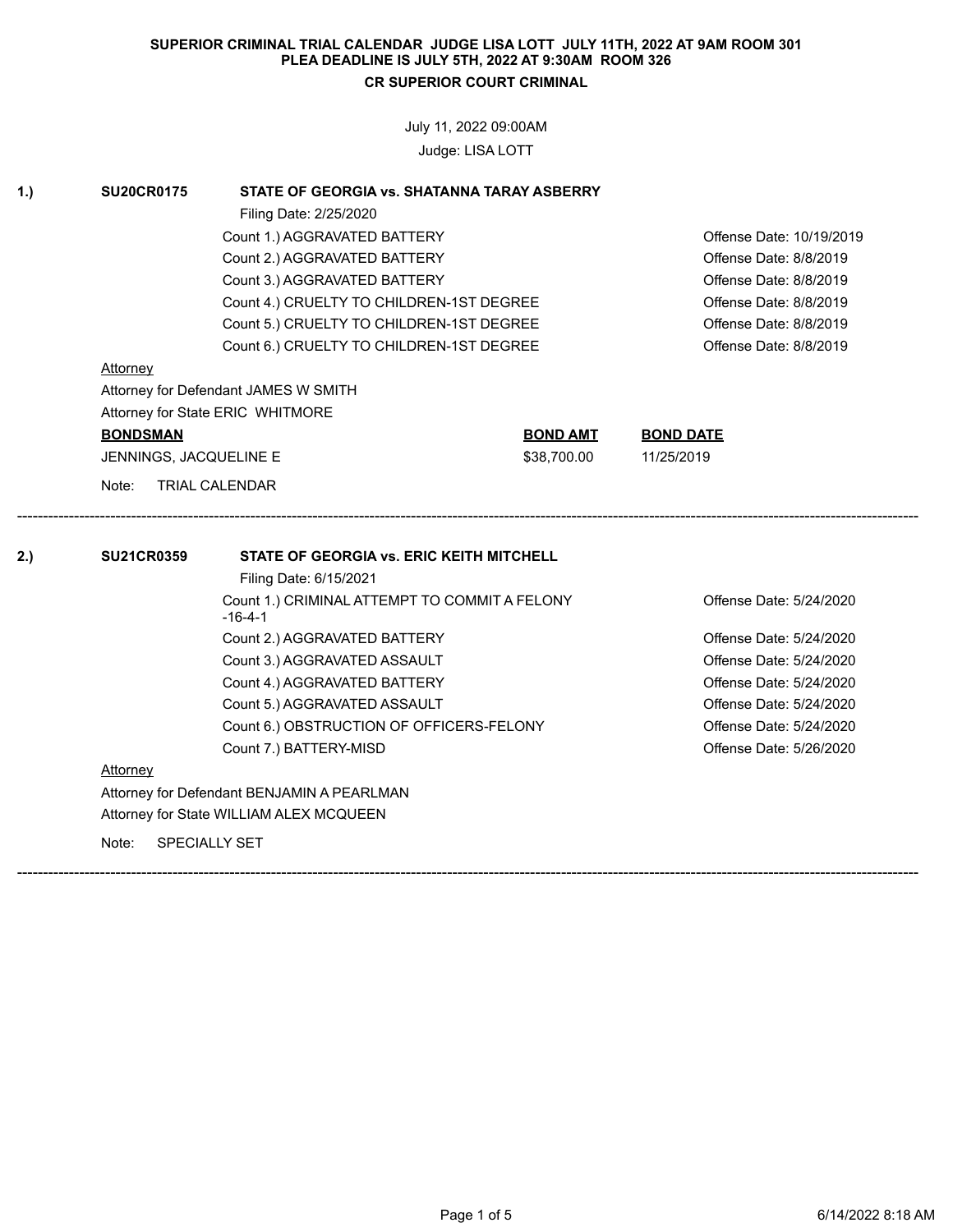July 11, 2022 09:00AM

Judge: LISA LOTT

| 3.) | <b>SU21CR0551</b>                                    | STATE OF GEORGIA vs. QUINNTYLIS TEASLEY    |                         |                                                    |  |
|-----|------------------------------------------------------|--------------------------------------------|-------------------------|----------------------------------------------------|--|
|     |                                                      | Filing Date: 8/31/2021                     |                         |                                                    |  |
|     | Count 1.) RAPE<br>Count 2.) ARMED ROBBERY            |                                            |                         | Offense Date: 6/23/2021<br>Offense Date: 6/23/2021 |  |
|     |                                                      | Count 3.) ARMED ROBBERY                    | Offense Date: 6/23/2021 |                                                    |  |
|     | Count 4.) KIDNAPPING<br>Count 5.) AGGRAVATED ASSAULT |                                            |                         | Offense Date: 6/23/2021<br>Offense Date: 6/23/2021 |  |
|     |                                                      |                                            |                         |                                                    |  |
|     |                                                      | Count 7.) CONSPIRACY TO COMMIT A FELONY    | Offense Date: 6/23/2021 |                                                    |  |
|     | <b>Attorney</b>                                      |                                            |                         |                                                    |  |
|     |                                                      | Attorney for Defendant IMANI J. CARTER     |                         |                                                    |  |
|     |                                                      | Attorney for State GERALD L. HENDERSON     |                         |                                                    |  |
|     | Note:                                                | <b>SPECIALLY SET</b>                       |                         |                                                    |  |
|     |                                                      | CoDefendant: DAKOTA CEPURAN                |                         |                                                    |  |
|     |                                                      |                                            |                         |                                                    |  |
|     |                                                      |                                            |                         |                                                    |  |
| 4.) | <b>SU21CR0551</b>                                    | <b>STATE OF GEORGIA VS. DAKOTA CEPURAN</b> |                         |                                                    |  |
|     |                                                      | Filing Date: 8/31/2021                     |                         |                                                    |  |
|     |                                                      | Count 7.) CONSPIRACY TO COMMIT A FELONY    |                         | Offense Date: 6/23/2021                            |  |
|     |                                                      | Count 8.) TAMPERING WITH EVIDENCE - FELONY | Offense Date: 6/23/2021 |                                                    |  |
|     | <b>Attorney</b>                                      |                                            |                         |                                                    |  |
|     |                                                      | Attorney for Defendant GUY J NOTTE         |                         |                                                    |  |
|     |                                                      | Attorney for State GERALD L. HENDERSON     |                         |                                                    |  |
|     | <b>BONDSMAN</b>                                      |                                            | <b>BOND AMT</b>         | <b>BOND DATE</b>                                   |  |
|     | LIBERTY BONDING COMPANY,                             |                                            | \$55,200.00             | 10/5/2021                                          |  |
|     | SPECIALLY SET<br>Note:                               |                                            |                         |                                                    |  |
|     |                                                      | CoDefendant: QUINNTYLIS TEASLEY            |                         |                                                    |  |
|     |                                                      |                                            |                         |                                                    |  |
| 5.) | <b>SU21CR0804</b>                                    |                                            |                         |                                                    |  |
|     |                                                      | Filing Date: 12/1/2021                     |                         |                                                    |  |
|     |                                                      | Count 1.) BURGLARY - 1ST DEGREE (FELONY)   |                         | Offense Date: 11/7/2021                            |  |
|     | Attorney                                             |                                            |                         |                                                    |  |
|     |                                                      | Attorney for State WILLIAM ALEX MCQUEEN    |                         |                                                    |  |
|     |                                                      | Attorney for Defendant MICHAEL BROOKS      |                         |                                                    |  |
|     | <b>BONDSMAN</b>                                      |                                            | <b>BOND AMT</b>         | <b>BOND DATE</b>                                   |  |
|     | ATHENS BONDING COMPANY,                              |                                            | \$8,450.00              | 11/8/2021                                          |  |
|     | Note:                                                | <b>TRIAL CALENDAR</b>                      |                         |                                                    |  |
|     |                                                      | CoDefendant: BRANDEN ALLEN TURNER          |                         |                                                    |  |

------------------------------------------------------------------------------------------------------------------------------------------------------------------------------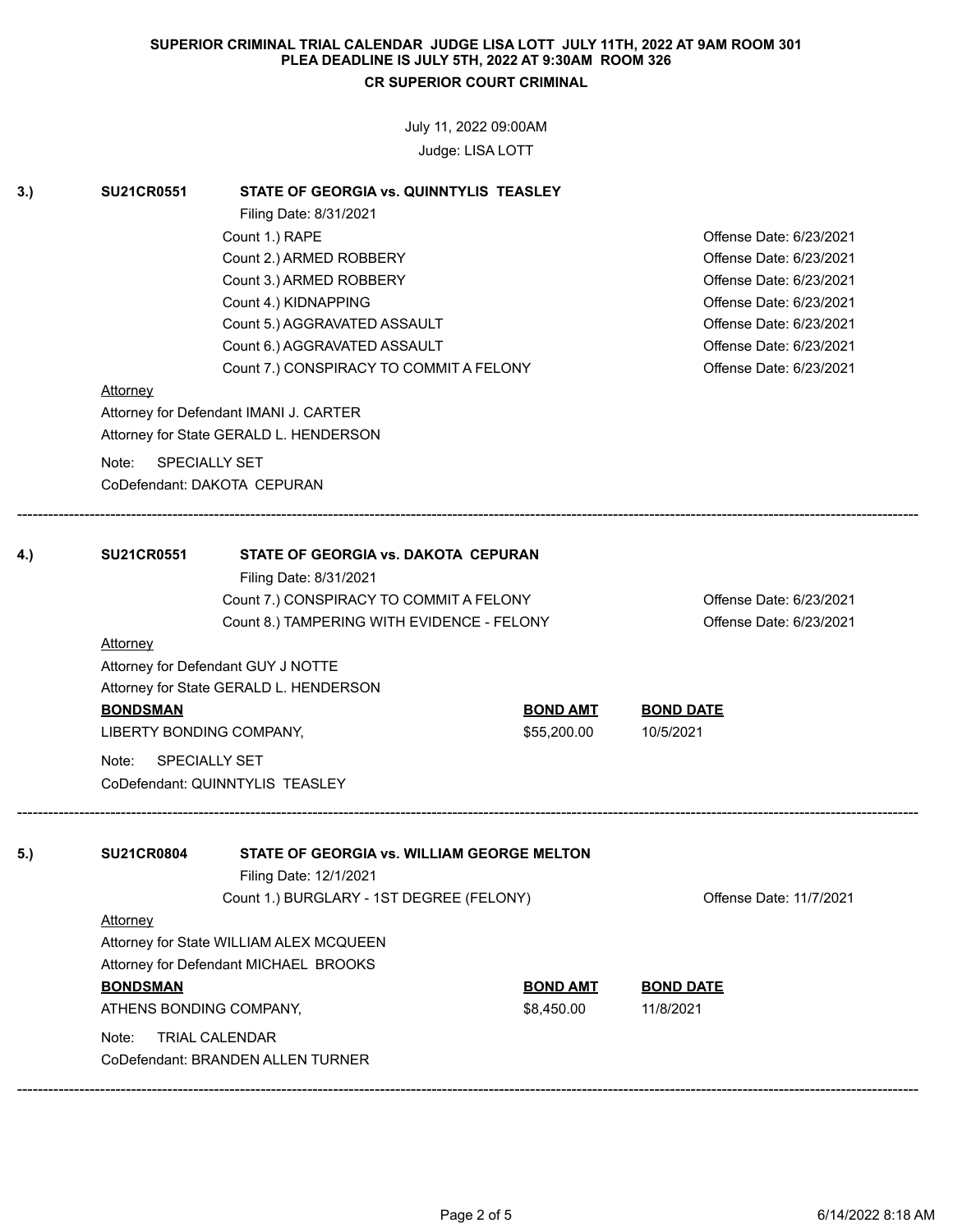July 11, 2022 09:00AM

Judge: LISA LOTT

| 6.) | <b>SU21CR0812</b>                                                                           | <b>STATE OF GEORGIA vs. LAWTON ALAN BLALOCK</b> |                 |                          |  |  |  |
|-----|---------------------------------------------------------------------------------------------|-------------------------------------------------|-----------------|--------------------------|--|--|--|
|     |                                                                                             | Filing Date: 12/2/2021                          |                 |                          |  |  |  |
|     |                                                                                             | Count 1.) AGGRAVATED ASSAULT                    |                 | Offense Date: 8/30/2021  |  |  |  |
|     |                                                                                             | Count 2.) D.U.I. ALCOHOL                        |                 | Offense Date: 8/30/2021  |  |  |  |
|     |                                                                                             | Count 3.) RECKLESS DRIVING                      |                 | Offense Date: 8/30/2021  |  |  |  |
|     |                                                                                             | Count 4.) OPEN CONTAINER VIOLATION              |                 | Offense Date: 8/30/2021  |  |  |  |
|     |                                                                                             | Attorney                                        |                 |                          |  |  |  |
|     |                                                                                             | Attorney for Defendant MARK M. WIGGINS          | <b>BOND AMT</b> |                          |  |  |  |
|     |                                                                                             | Attorney for State ERIC WHITMORE                |                 |                          |  |  |  |
|     | <b>BONDSMAN</b>                                                                             |                                                 |                 | <b>BOND DATE</b>         |  |  |  |
|     | BLALOCK, LAWTON ALAN                                                                        |                                                 | \$0.00          | 8/31/2021                |  |  |  |
|     |                                                                                             | DOUBLE O BONDING COMPANY,                       | \$5,700.00      | 8/31/2021                |  |  |  |
|     | Note:                                                                                       | <b>TRIAL CALENDAR</b>                           |                 |                          |  |  |  |
| 7.) | <b>SU21CR0865</b>                                                                           | STATE OF GEORGIA vs. DAVID GAULT SAUCIER        |                 |                          |  |  |  |
|     |                                                                                             | Filing Date: 12/9/2021                          |                 |                          |  |  |  |
|     |                                                                                             | Count 1.) AGGRAVATED STALKING                   |                 | Offense Date: 8/31/2021  |  |  |  |
|     | <b>Attorney</b>                                                                             |                                                 |                 |                          |  |  |  |
|     |                                                                                             | Attorney for Defendant WILLIAM M OLSON          |                 |                          |  |  |  |
|     |                                                                                             | Attorney for State WILLIAM ALEX MCQUEEN         |                 |                          |  |  |  |
|     | <b>BONDSMAN</b>                                                                             |                                                 | <b>BOND AMT</b> | <b>BOND DATE</b>         |  |  |  |
|     |                                                                                             | DOUBLE O BONDING COMPANY,                       | \$2,950.00      | 11/11/2021               |  |  |  |
|     | Note:                                                                                       | <b>TRIAL CALENDAR</b>                           |                 |                          |  |  |  |
|     |                                                                                             | STATE OF GEORGIA vs. MORRIS LEE WILLIAMS JR     |                 |                          |  |  |  |
| 8.) | <b>SU21CR0866</b>                                                                           |                                                 |                 |                          |  |  |  |
|     | Filing Date: 12/9/2021<br>Count 1.) POSSESSION OF DRUG RELATED OBJECTS/<br><b>EQUIPMENT</b> |                                                 |                 | Offense Date: 10/21/2021 |  |  |  |
|     | <b>Attorney</b>                                                                             |                                                 |                 |                          |  |  |  |
|     | Attorney for Defendant IMANI J. CARTER                                                      |                                                 |                 |                          |  |  |  |
|     |                                                                                             | Attorney for State WILLIAM ALEX MCQUEEN         |                 |                          |  |  |  |
|     | <b>BONDSMAN</b>                                                                             |                                                 | <b>BOND AMT</b> | <b>BOND DATE</b>         |  |  |  |
|     | BOND JAMES BOND INC,                                                                        |                                                 | \$3,500.00      | 10/28/2021               |  |  |  |
|     | <b>WILLIAMS, MORRIS</b>                                                                     |                                                 | \$0.00          | 10/28/2021               |  |  |  |
|     | Note:                                                                                       | <b>TRIAL CALENDAR</b>                           |                 |                          |  |  |  |
|     |                                                                                             |                                                 |                 |                          |  |  |  |

------------------------------------------------------------------------------------------------------------------------------------------------------------------------------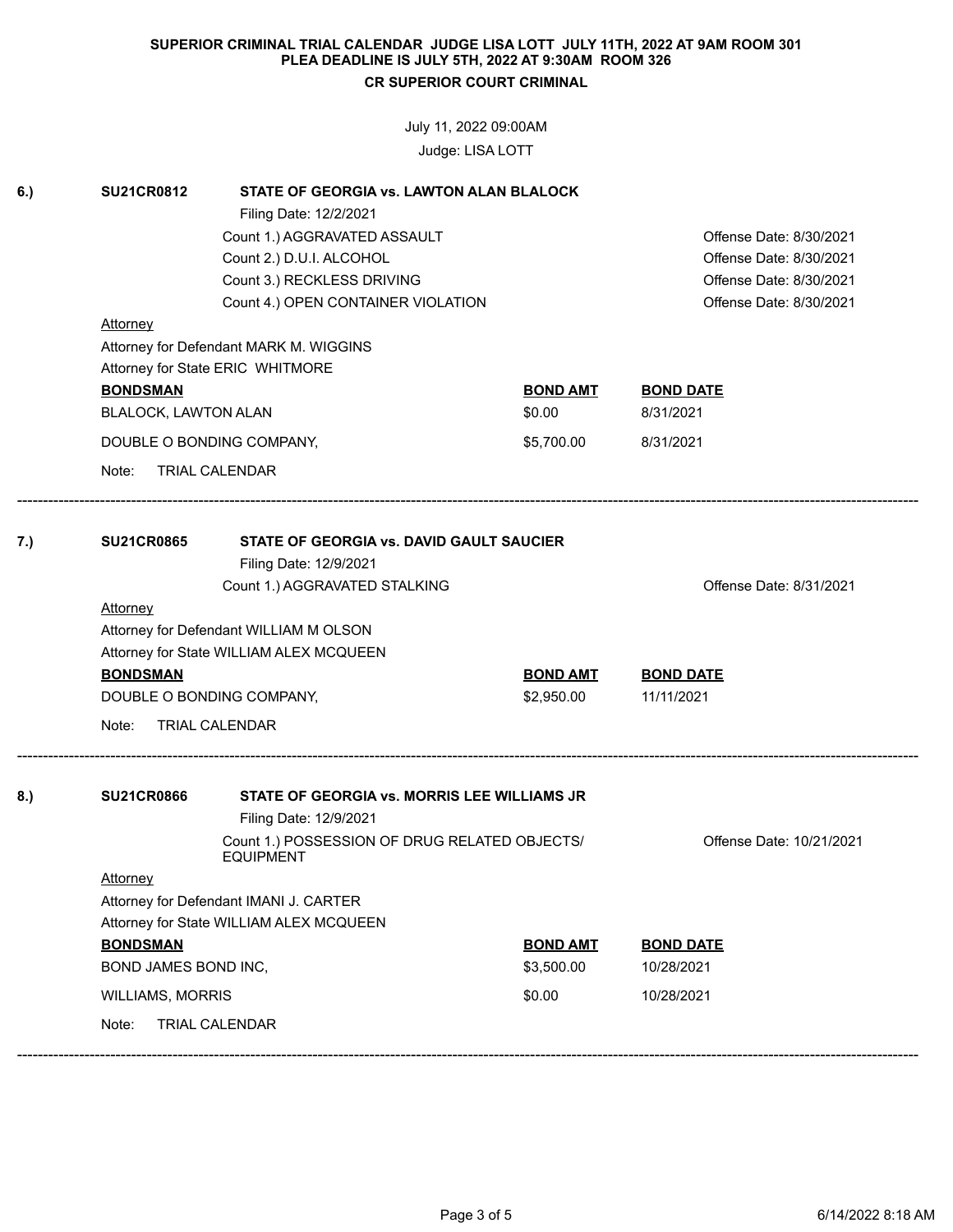July 11, 2022 09:00AM

Judge: LISA LOTT

| 9.)  | <b>SU21CR0882</b>            | STATE OF GEORGIA vs. TIFFANY ELICIA SMITH                            |                         |                         |  |  |  |
|------|------------------------------|----------------------------------------------------------------------|-------------------------|-------------------------|--|--|--|
|      |                              | Filing Date: 12/30/2021                                              | Offense Date: 6/29/2020 |                         |  |  |  |
|      |                              | Count 1.) DISORDERLY CONDUCT                                         |                         |                         |  |  |  |
|      |                              | Count 2.) CRIMINAL TRESPASS                                          |                         | Offense Date: 6/29/2020 |  |  |  |
|      | Attorney                     |                                                                      |                         |                         |  |  |  |
|      |                              | Attorney for Defendant IMANI J. CARTER                               |                         |                         |  |  |  |
|      |                              | Attorney for State WILLIAM ALEX MCQUEEN                              |                         |                         |  |  |  |
|      |                              | Attorney for Defendant MICHAEL BROOKS                                |                         |                         |  |  |  |
|      | <b>BONDSMAN</b>              |                                                                      | <b>BOND AMT</b>         | <b>BOND DATE</b>        |  |  |  |
|      | SMITH, TIFFANY               |                                                                      | \$4,500.00              | 6/30/2020               |  |  |  |
|      | Note:                        | <b>TRIAL CALENDAR</b>                                                |                         |                         |  |  |  |
|      |                              |                                                                      |                         |                         |  |  |  |
| 10.) | <b>SU22CR0263</b>            | STATE OF GEORGIA vs. STEPHEN DALTON SIMS                             |                         |                         |  |  |  |
|      |                              | Filing Date: 4/12/2022                                               |                         |                         |  |  |  |
|      | Count 1.) ARSON FIRST DEGREE |                                                                      |                         | Offense Date: 3/4/2022  |  |  |  |
|      |                              | Count 2.) CRIMINAL DAMAGE TO PROPERTY IN THE<br><b>SECOND DEGREE</b> |                         | Offense Date: 3/4/2022  |  |  |  |
|      | Attorney                     |                                                                      |                         |                         |  |  |  |
|      |                              | Attorney for Defendant IMANI J. CARTER                               |                         |                         |  |  |  |
|      |                              | Attorney for State WILLIAM ALEX MCQUEEN                              |                         |                         |  |  |  |
|      | Note:                        | <b>TRIAL CALENDAR</b>                                                |                         |                         |  |  |  |
|      |                              |                                                                      |                         |                         |  |  |  |

------------------------------------------------------------------------------------------------------------------------------------------------------------------------------